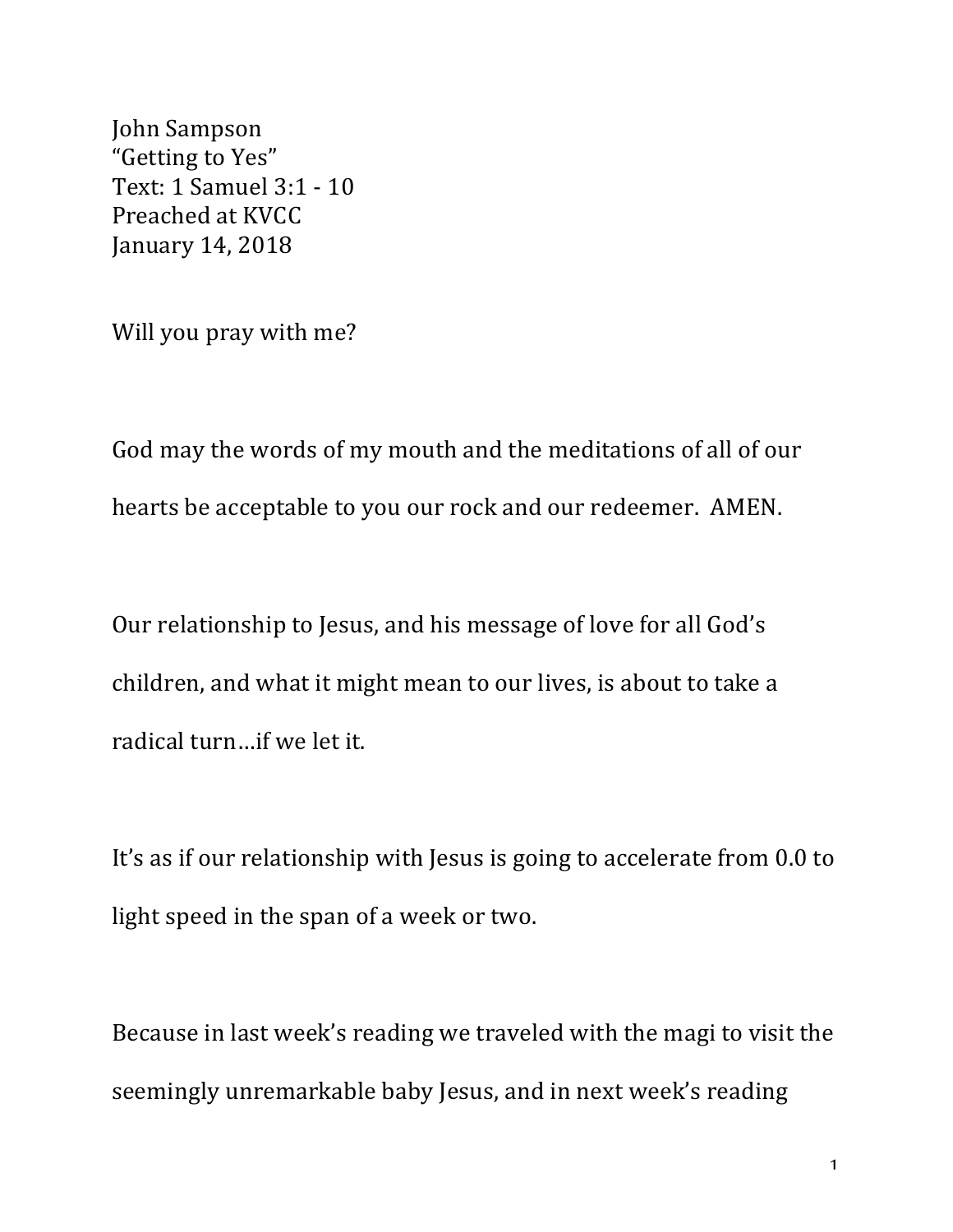thirty years will have elapsed in our story, and we will meet an adult Jesus, now called by some the Son of God. And he will ask us to drop everything, to drop our jobs, and our family commitments, and become his disciples.

All we have between these two interactions with the Christ is the reading we just heard, which isn't even about Jesus, or his message. It's a story that happens centuries before Jesus is born, before even his great ancestor David is born.

Yet, somehow this story of Samuel is supposed to prepare us to take on the mantle of discipleship when Jesus finally offers it. Somehow, this story of a boy trying to figure out who is calling him by name in the middle of the night is supposed to get us to yes, to get us to a place where we can say yes to Jesus' offer of discipleship with some sense of authenticity and confidence.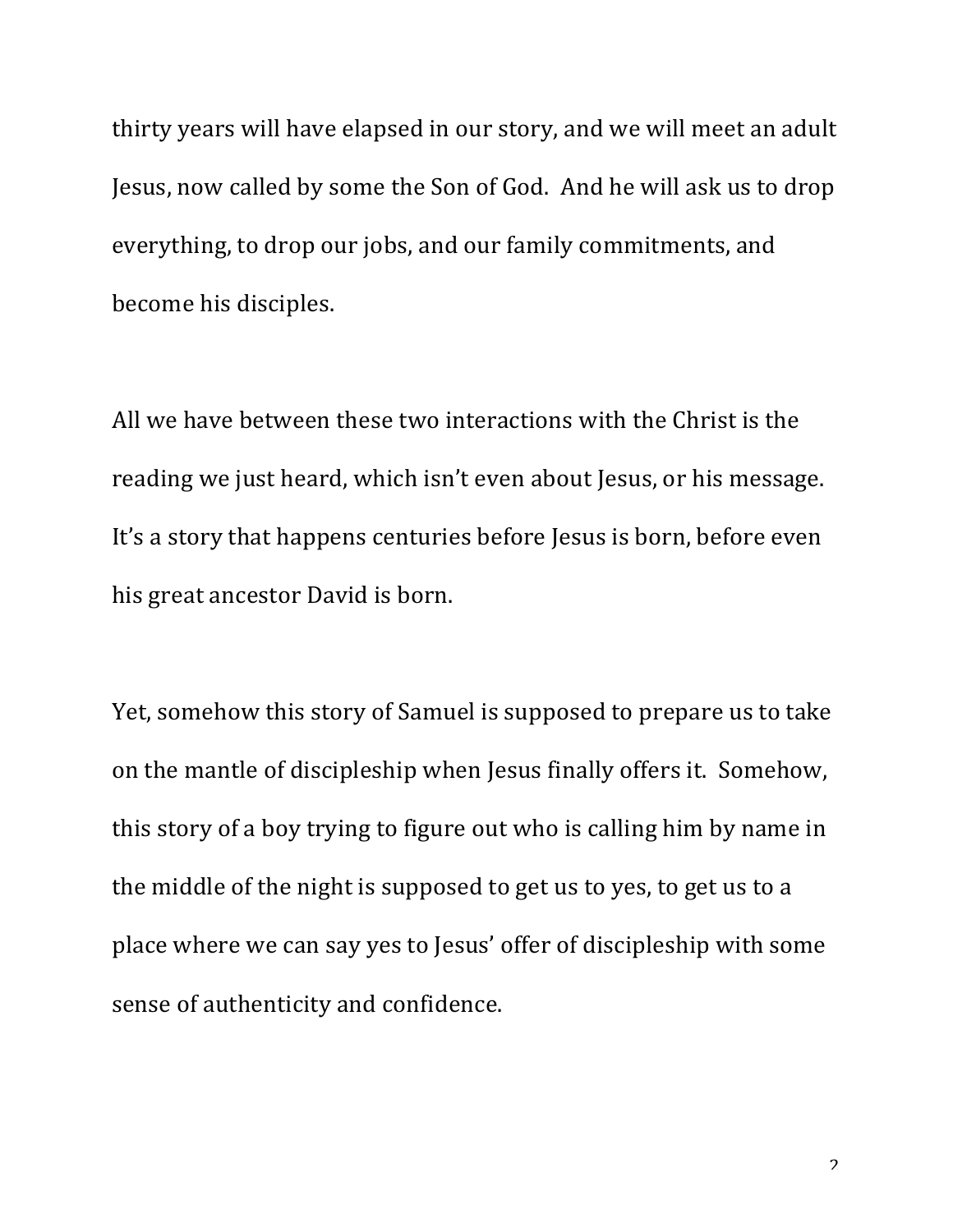And I actually think it's perfect for the job.

Because it gets behind the scenes of how the mechanics of God calling us to be her people really works. Where the readings of the lectionary jump from a undistinguished baby Jesus to an adult Jesus in the blink of an eye, this story we hear about Samuel slows everything down, and shows us that responding to God's invitation takes time, and sensitivity, is fraught with confusion and false starts, but nonetheless leads to the possibility of intimacy with God, and service in the name of the Divine.

I also think it's a wonderful confluence of timelines that lets us hear this story about Samuel on the same weekend in which we celebrate the achievements, and the struggles, of Martin Luther King, Jr., the great American champion of the Civil Rights movement. I think it's a fortunate intersection of sacred stories that allows us to reflect upon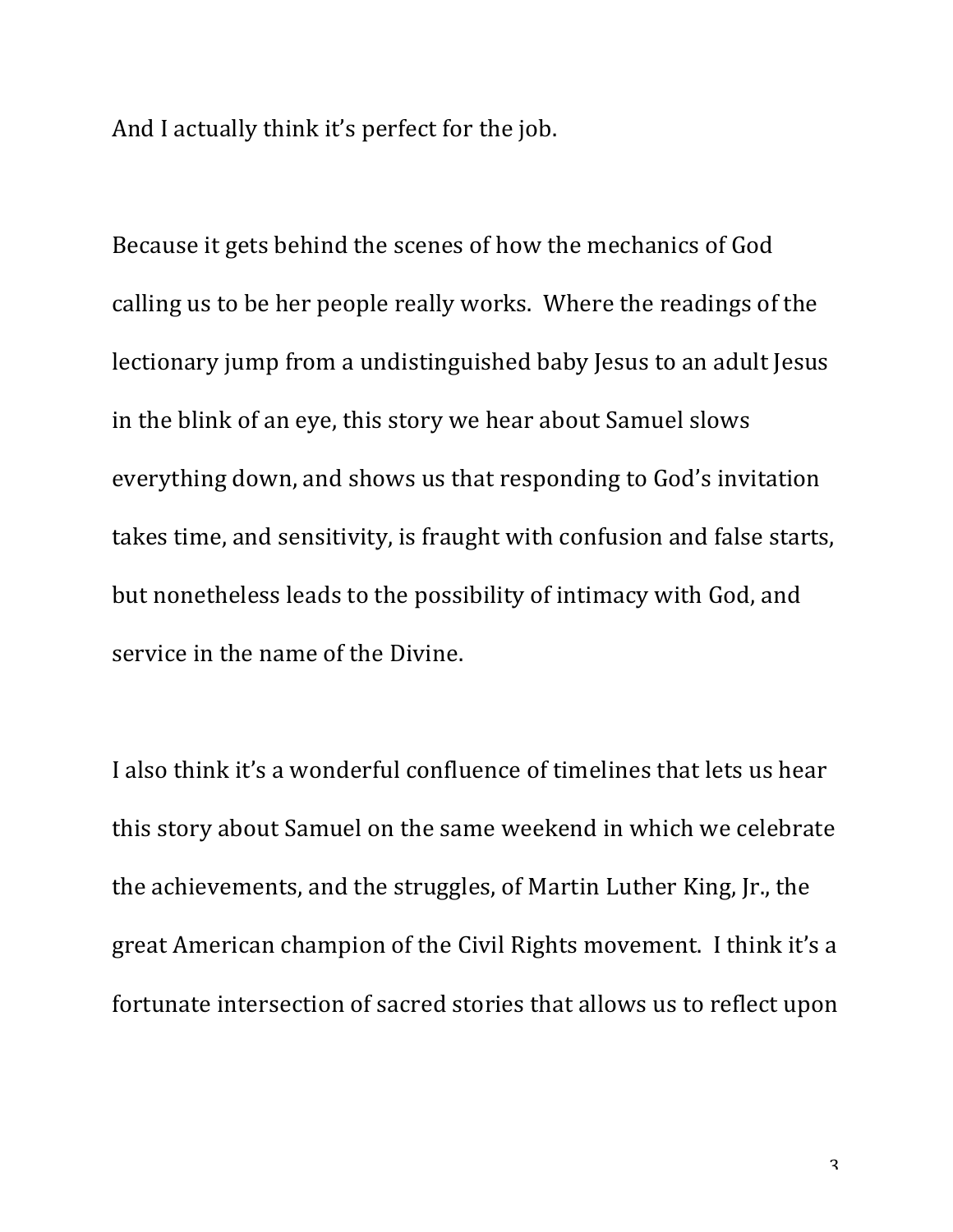the biography of King at the same time we are considering what it means to become a disciple of Jesus.

I'm somewhat younger than many in this room this morning, and so that gives me a perspective that might be different from yours. Growing up I only ever knew one Martin Luther King, Jr. I only ever knew the triumphant leader of the Civil Rights movement. I only ever knew the astonishing orator who told all of us, Euro and African American, that we as a nation would get to a promised land where the racial divisions that segregated us could be over come some day. I only ever knew Martin Luther King as a fully formed and perfected disciple of Jesus. To me it was as if he came falling out of some heaven and crashed into the earth already having said "yes!" to Jesus' invitation to discipleship, to giving up everything, even ultimately his own life, to live out Christ's message in our deeply broken and divided nation.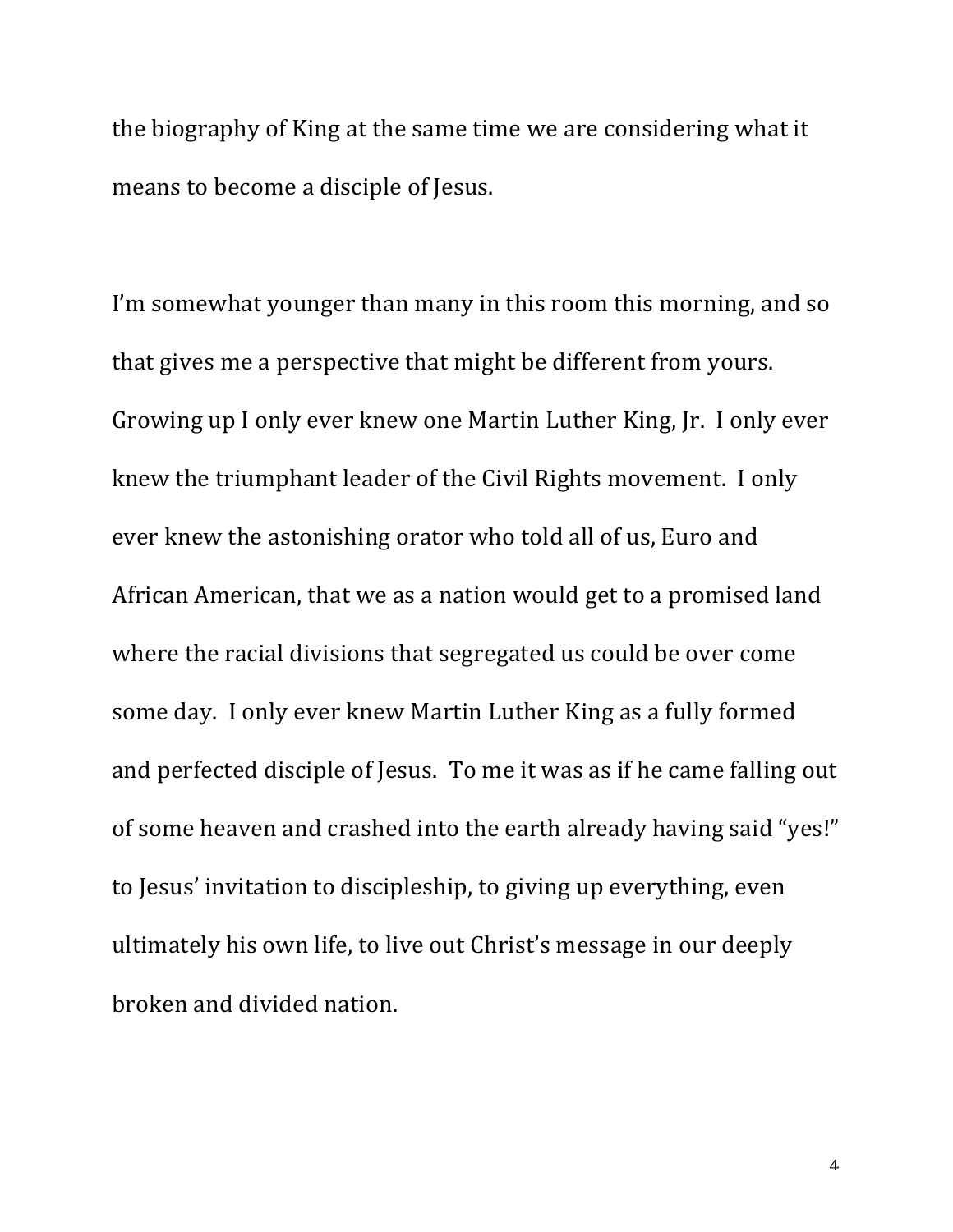But that way of thinking about Martin Luther King is blind to a long history of the commitment he had to making the United States a more perfect union for all of its people, black and white. It's a way of telling a story that ignores the doubt and missteps King experienced, and that the story of Samuel tells us all those who follow God's dream for her children will experience.

The story of Samuel starts as if it came from the Jim Crow America of the 1950s. It starts with alienation, failing light, and blindness. It starts when "the word of the Lord was rare" and "visions were not widespread." It starts when white supremacy ruled large parts of a nation committed to a dream of equality, but which actually lived the nightmare of racial oppression and segregation. How many white Americans' "eyesight had begun to grow dim so that [we] could not see" black Americans as our neighbors, as fellow citizens, and more radically, as even children of God?

 $\overline{\mathsf{c}}$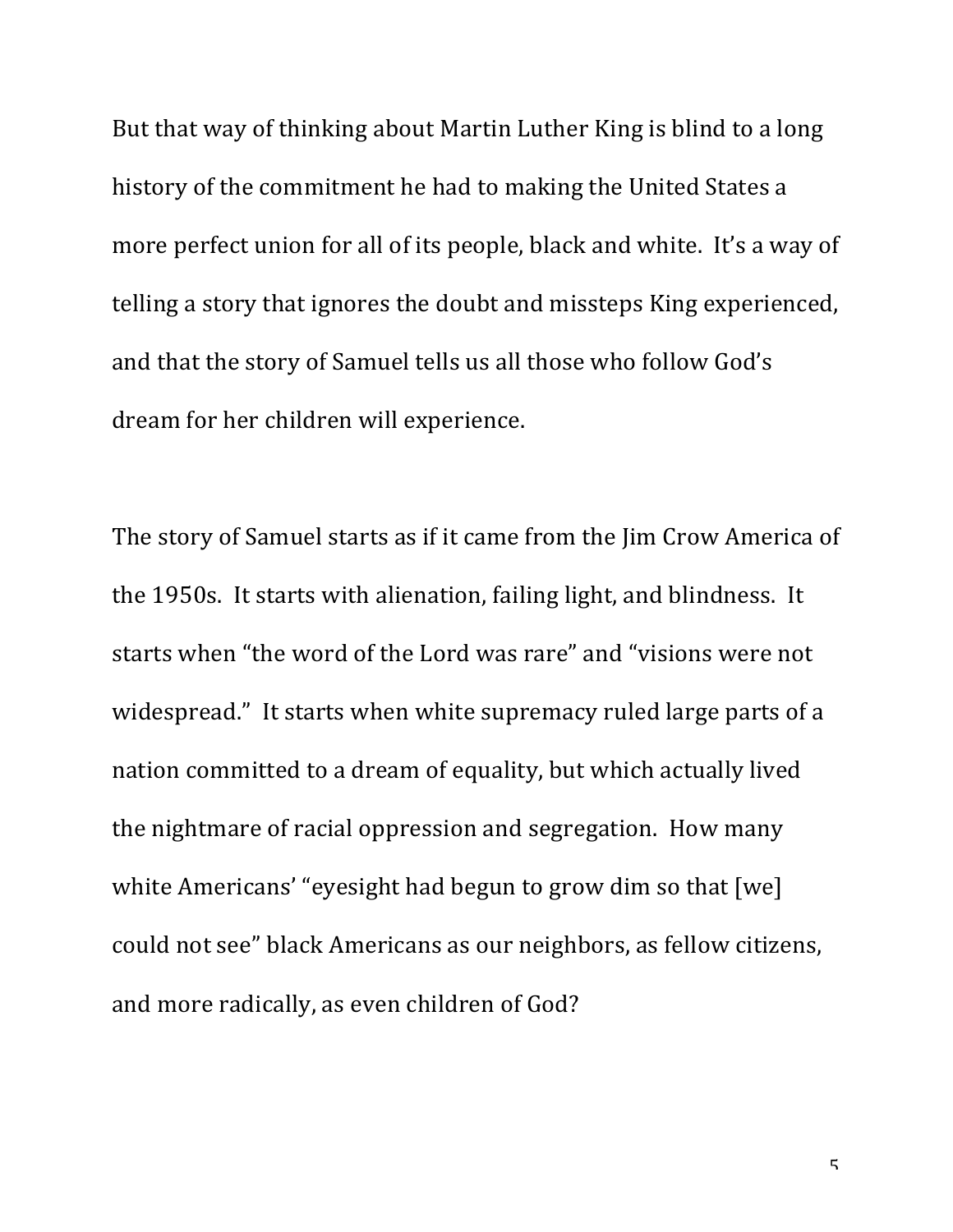The inner truth of the story of Samuel is revealed by the fact that it describes the dark experience of not only the nation of Israel millennia ago, but also the darkness that continues to plague our nation's racial history in an ongoing and multifaceted way today – even on yesterday's Next Door Keene posts about Black Lives Mattering.

It's into this dimness, into this time when "the word of the Lord was rare" and "visions were not widespread," that God called those who would prod our nation to move forward on our long journey to healing, and a more fully realized racial equality. It was in this dimness that God called Martin Luther King, and kept calling him over and over and over again. It was in this dimness that King kept responding, "Here I am!" But it was also within this dimness that King experienced confusion, and missteps, doubted God and was shunned by those whom he had served.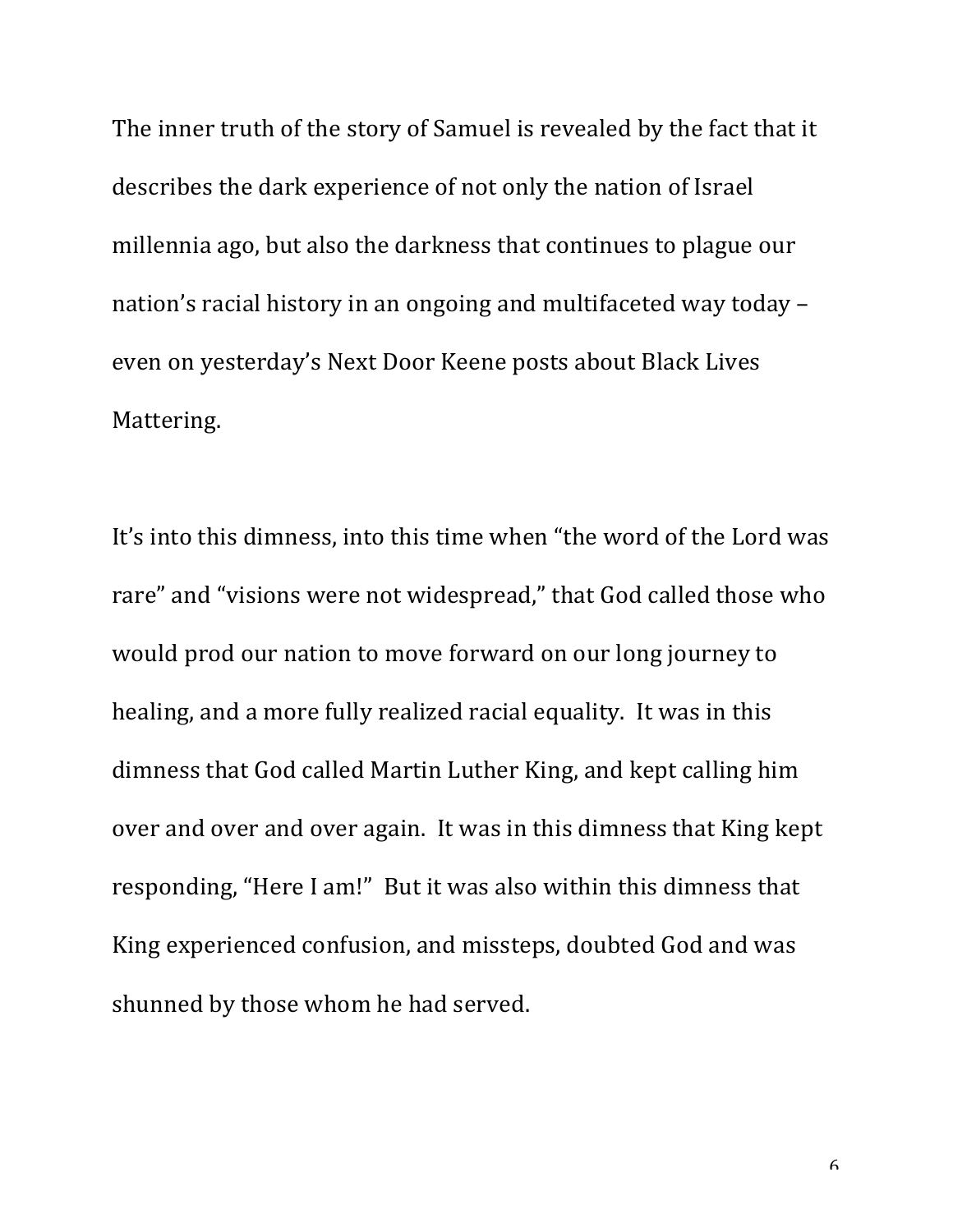Like Samuel, King didn't always know who was speaking to him in the middle of the night. Was it God or was it his own heart? And like Samuel, King had started his journey with an inherited religion received from his fathers, only to experience later, in King's case years into his leadership of the American Civil Rights movement, what it actually meant to have a personal revelation of Divine intimacy. 

In 1955 King said "Here I am!" and helped to organize and lead the successful Montgomery Bus Boycott, which integrated Montgomery's public bussing system.

But as the boycott ran longer than expected King had to deal with other leaders of the movement doubting his ability and resolve.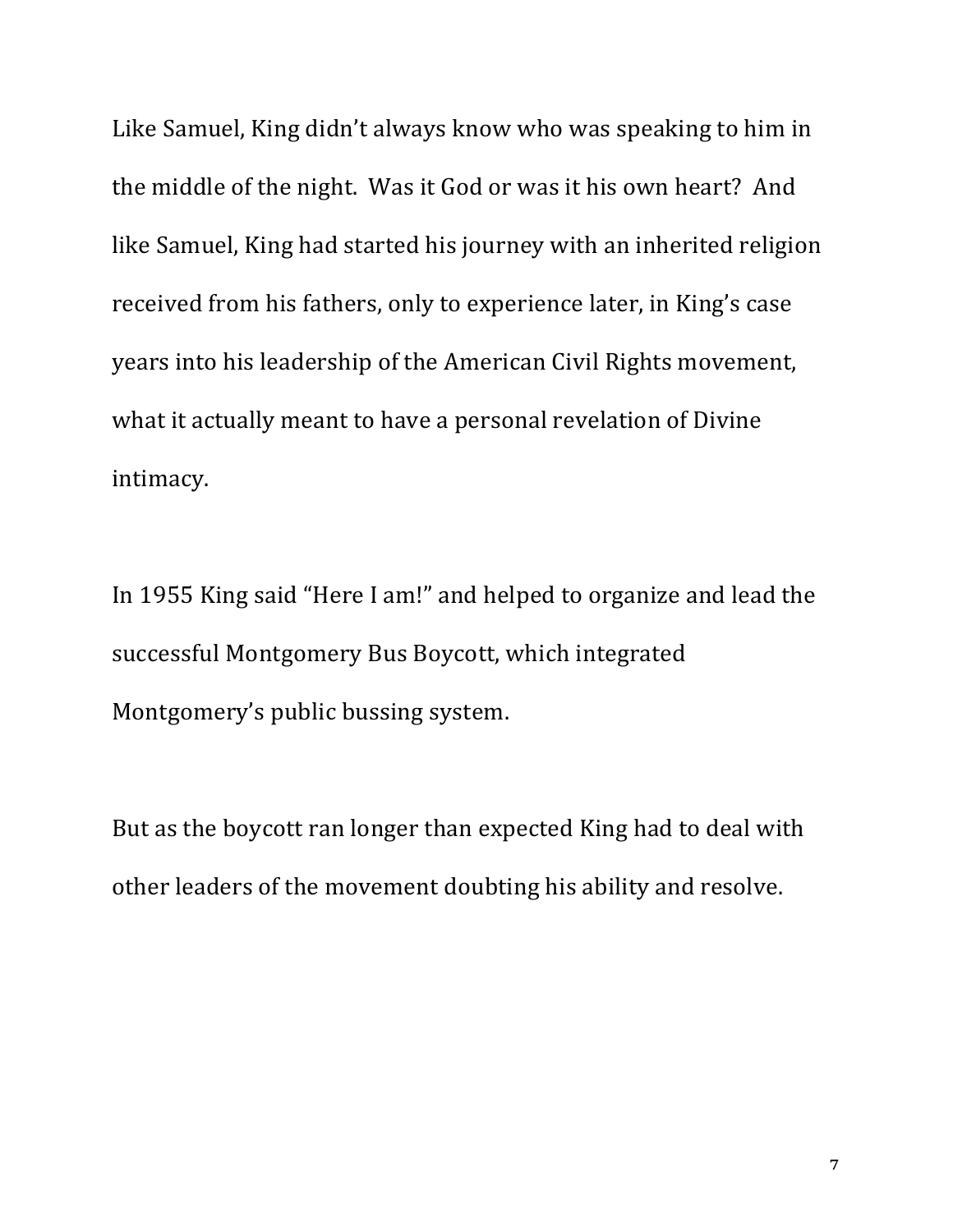In 1957 King said "Here I am!" and with others, created the Southern Christian Leadership Conference (SCLC), which became one of the nation's leading civil rights advocacy groups.

But it was in King's pursuit of racial justice that his family begged him to give up his activism so that they could avoid the bombings and death threats that were leveled against them.

In 1963 King said "Here I am!" as leader of the SCLC and helped organize the March on Washington which again brought a focus to the ongoing challenges and inequalities faced by black Americans. During the march King gave his famous "I Have a Dream" speech, which shared a visionary roadmap for the future of the Civil Rights movement.

But it was also during his leadership that King doubted himself, thought he was inadequate, and became fearful.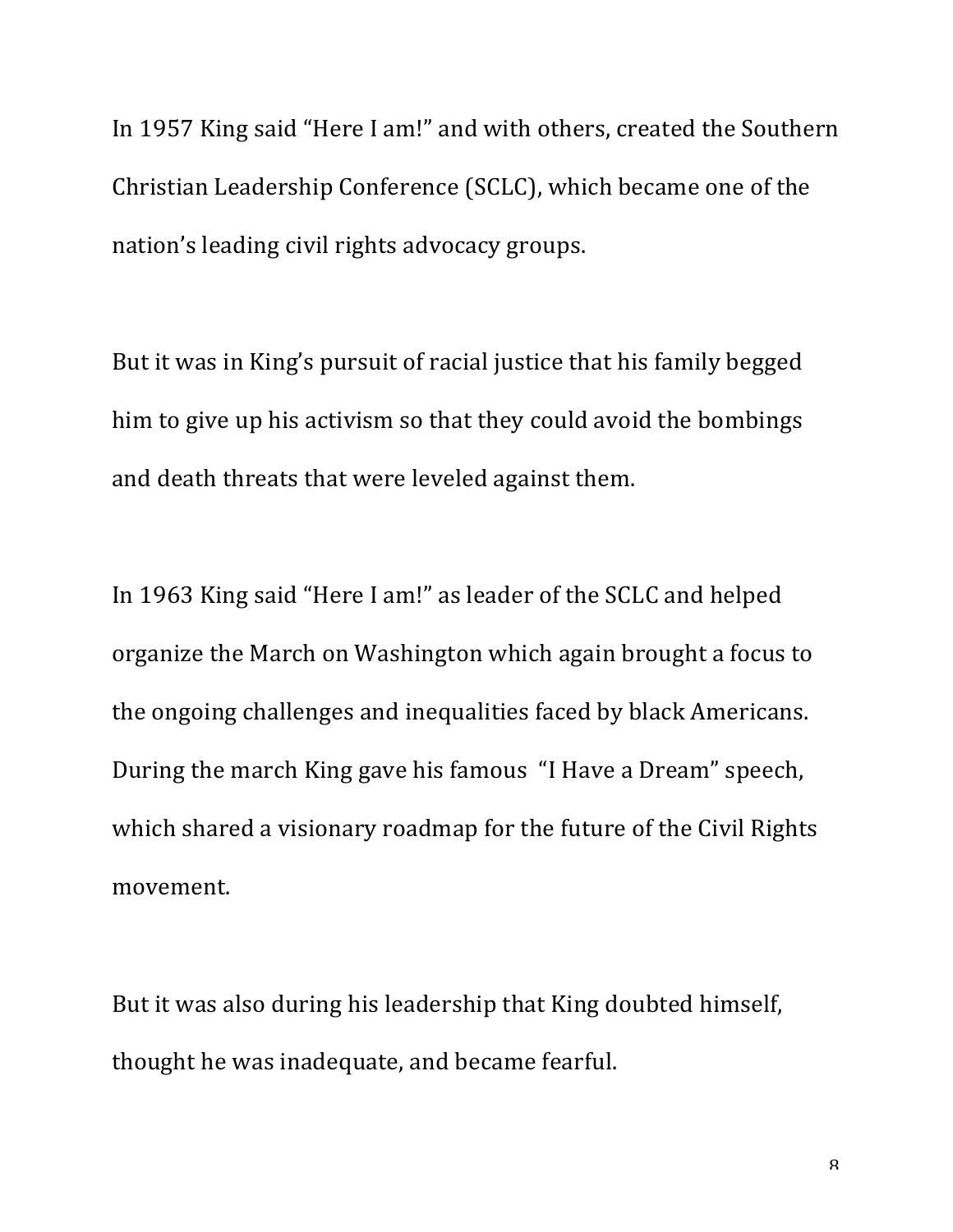In 1965 King said "Here I am!" again and helped organize the march from Selma to Montgomery, AL in support of the ongoing fight for Civil Rights among black Americans.

But it was also in his years of service that the civil rights movement experience financial woes, which King was suspected of benefitting from.

In 1967 King said "Here I am!" to help witness for an end to the Vietnam War by publically calling out the United States government's involvement and conduct during the war.

But it was also as King called for justice and compassion around the world that he engaged in affairs outside of his marriage.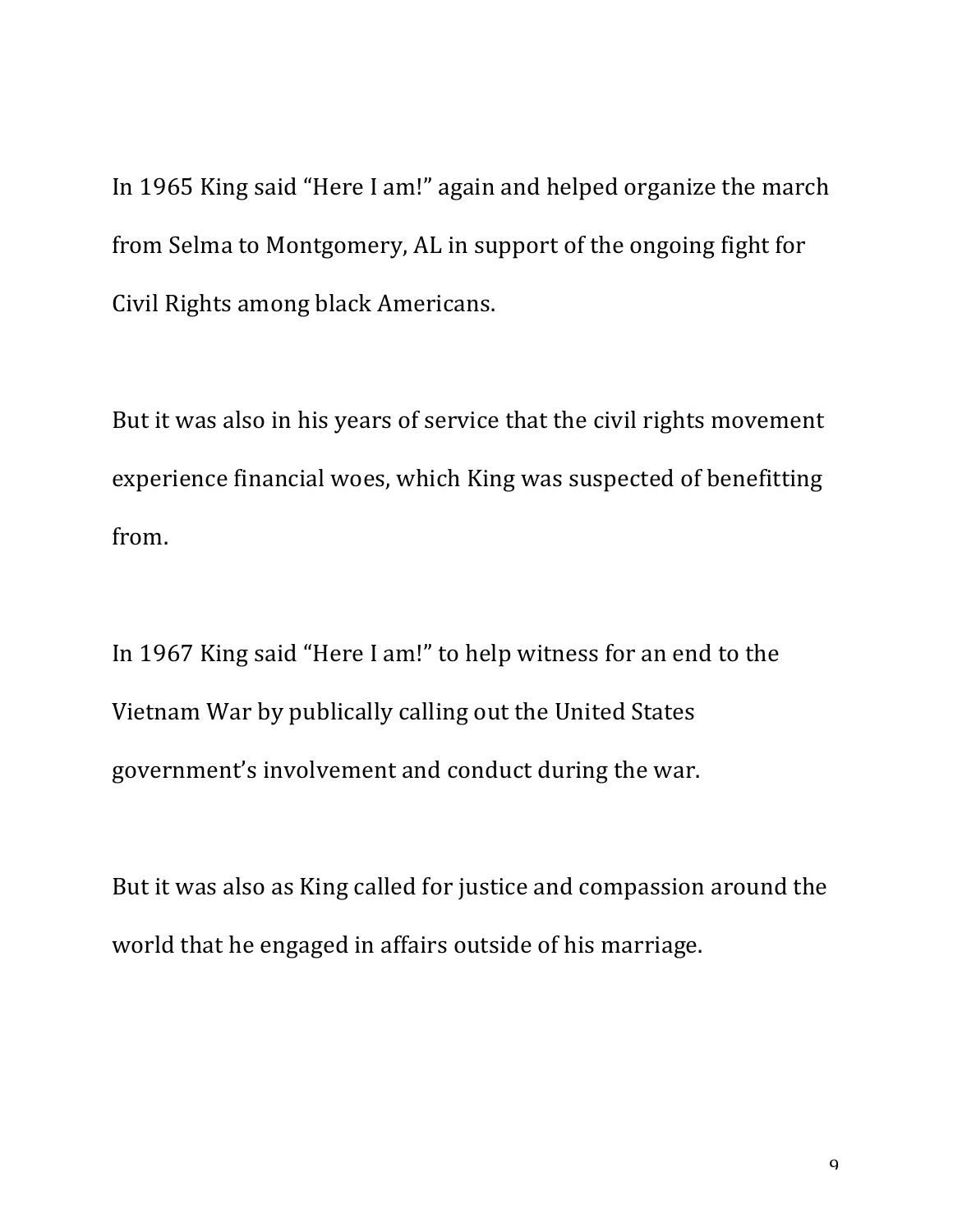To me this record of King's achievements, and setbacks, is a lived expression of the truth contained in the story of Samuel's call to service by God. Samuel is called by a voice he does not recognize and so he associates it what he is familiar with, in his case his mentor Eli. Don't we see an echo of this in King's story? Doesn't he hear God's invitation to lead a nation to a new reality of racial parity, only to doubt its author and fallback on the temptation to lead a more ordinary and comfortable family life? Doesn't King hear God's invitation to embody love for all people in a new way, only to mistake it occasionally for a call to satisfy his body's own desires? Instead of arriving on the national scene fully formed as a perfect disciple of Jesus, doesn't King show us an imperfect man who is deeply committed to following Christ's message over time, but who also fails and stumbles and is occasionally confused? Who keeps saying "Here I am" even if the voice he is responding to isn't the voice of God, but of his own human weakness?

 $1<sub>0</sub>$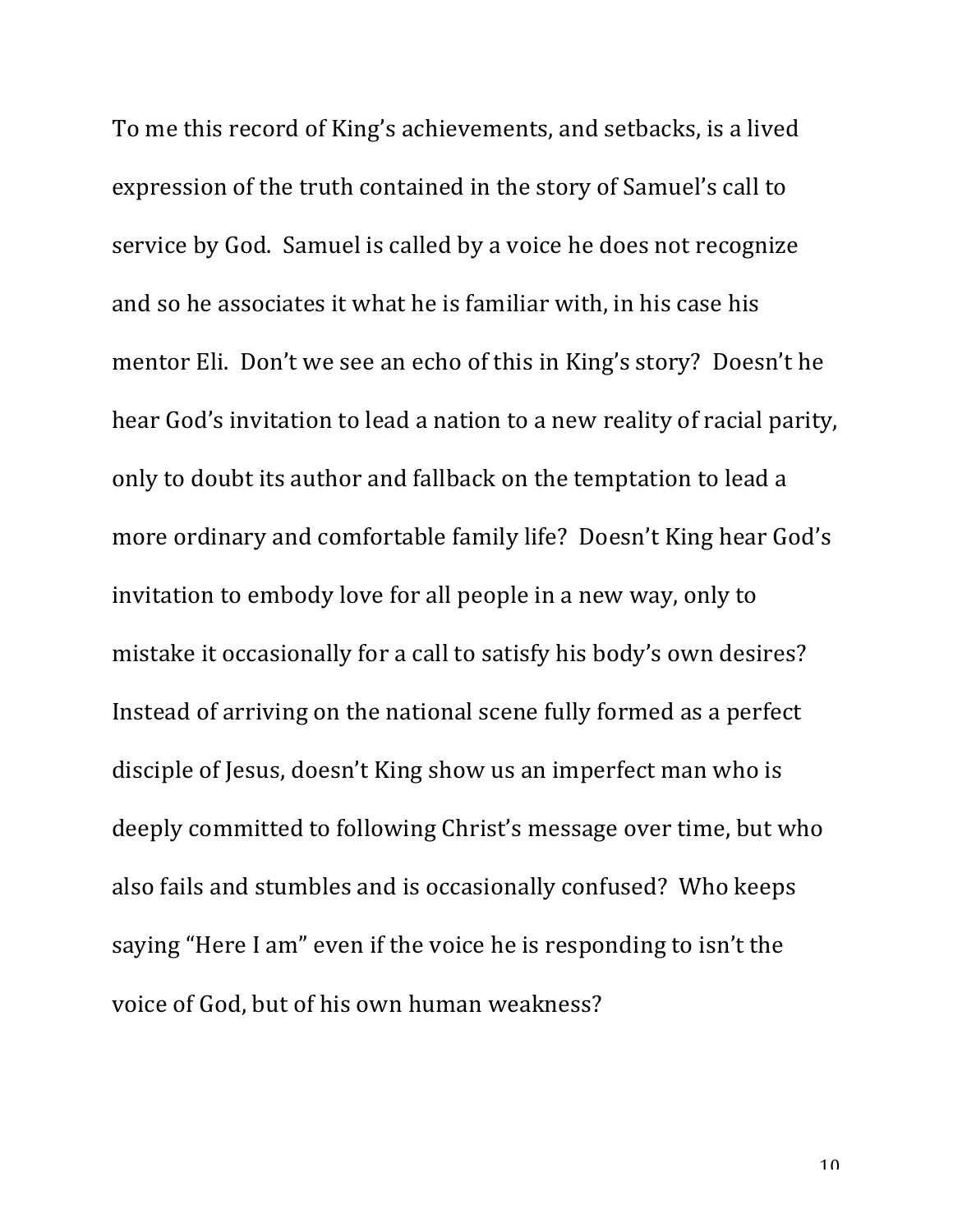Between the unremarkable baby Jesus and the adult Jesus asking us if we will be his disciples stands the story of the call of Samuel, stands the story of the ministry of Martin Luther King Jr.

But between these two images of Jesus also stands each of our stories of being called, and of the ways we respond to God's invitation to service in a world gone dim. Because the truth that is revealed in the poetry of Samuel's experience, and in the lived history of King, is a human truth, which means it is open to us too, and to our neighbors, and to all of God's children around the world, here and now.

Have you experienced a voice calling to you from the depths of your heart, but could never quite pin down where it was coming from?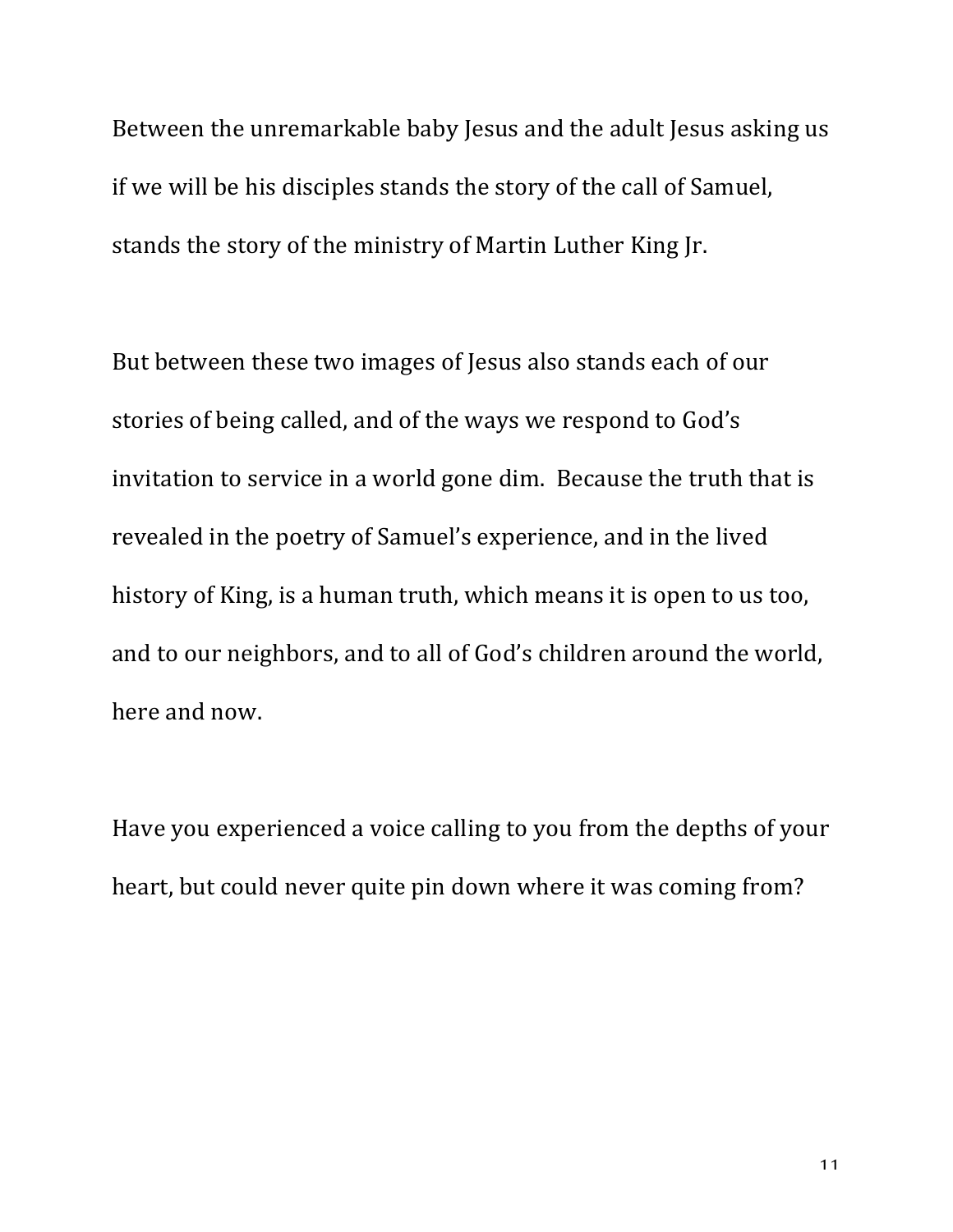Did you ever begin down a path in your life only to discover it wasn't quite the right one, and you had to change directions, or maybe even backtrack?

Did you ever think God was inviting you towards certain actions, only to realize the path before you was more a projection of your own wants and desires instead of a call from the Divine?

Did you ever hear the voice of God inviting you to something new, only to be too scared to respond?

I can say yes to all of these questions. Perhaps you can too.

The story of Samuel and the story of King tell us that we don't become disciples in one fell swoop. Discipleship, agreeing to live into Jesus' message, is an ascent of the heart, and mind, and body that is for most of us enacted over time. We become disciples when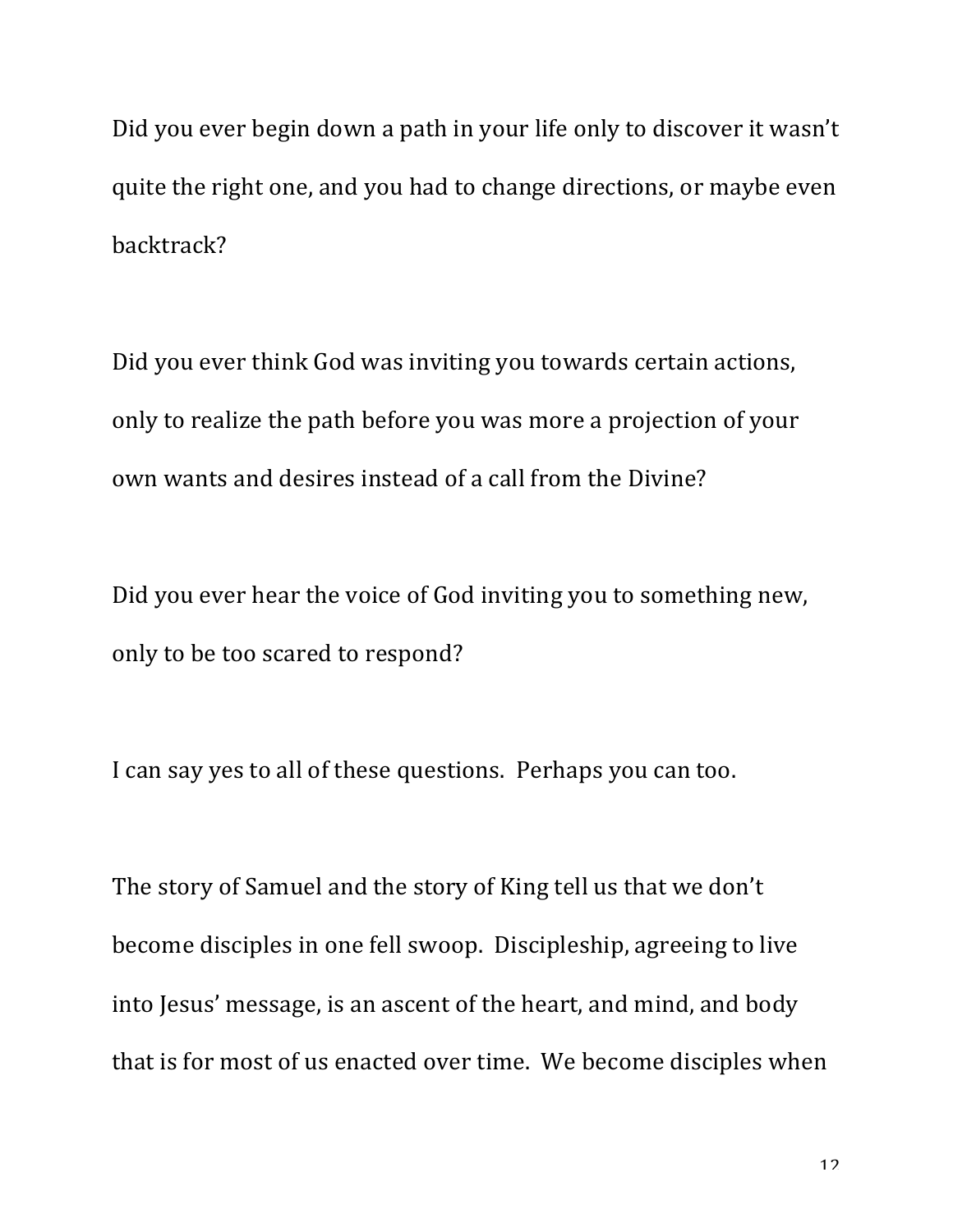we say, "Here I am!" in response to God's invitation to shine the light of love in our dim world, even if we can only understand God's call imperfectly, even if we can only respond imperfectly.

The stories of Samuel and King also show us that God, and Jesus, never make only one offer to join with them as disciples. They call us over and over again throughout our lives, even after we have changed the course of history, even after we have ignored their pleas, even after we have messed everything up, even when we have more days behind us than in front of us, we will be called again.

This is what it means to be loved.

So when that still small voice starts speaking in the deepest recesses of your heart I pray that you will have the courage to say "Here I am!" – just like Samuel, just like King. Because their story is our